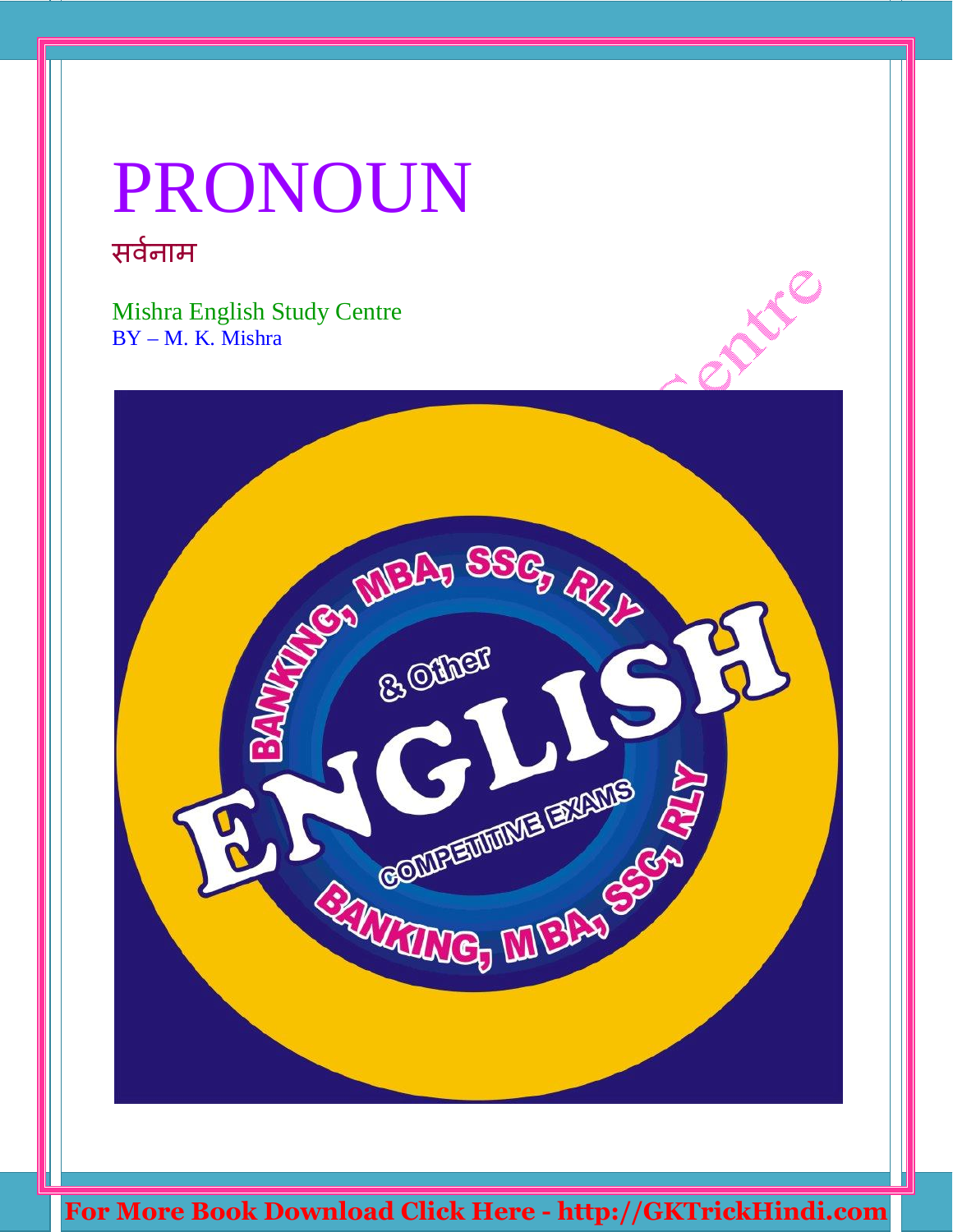| on | OΓ |  |
|----|----|--|

|    |                              |                                   |                        |                              | Pronoun                                                                                         |                                                                                                         |  |
|----|------------------------------|-----------------------------------|------------------------|------------------------------|-------------------------------------------------------------------------------------------------|---------------------------------------------------------------------------------------------------------|--|
| ❖  |                              |                                   |                        |                              | Pronoun is a word used at the place of Noun.                                                    |                                                                                                         |  |
|    |                              |                                   |                        |                              | Ex.:- (a) Ram is a Dancer. (b) $He$ is a Dancer.                                                |                                                                                                         |  |
|    |                              |                                   |                        |                              | > According to uses Pronoun can be classified into eight forms.                                 |                                                                                                         |  |
|    |                              |                                   |                        | "PRIDE RID"                  |                                                                                                 |                                                                                                         |  |
|    | 1.                           | P                                 |                        |                              | <b>Personal Pronoun</b>                                                                         |                                                                                                         |  |
|    | 2.                           | $\mathbf R$                       | ٠                      |                              | <b>Reflexive Pronoun</b>                                                                        |                                                                                                         |  |
|    | 3.                           | $\bf{I}$                          |                        |                              | <b>Indefinite Pronoun</b>                                                                       |                                                                                                         |  |
|    | 4.                           | D                                 |                        |                              | <b>Demonstrative Pronoun</b>                                                                    |                                                                                                         |  |
|    | 5.                           | E                                 |                        |                              | <b>Emphatic Pronoun</b>                                                                         | DEFE                                                                                                    |  |
|    | 6.                           | $\mathbf{R}$                      |                        |                              | <b>Relative Pronoun</b>                                                                         |                                                                                                         |  |
|    | 7.                           | $\bf{I}$                          |                        |                              | <b>Interrogative Pronoun</b>                                                                    |                                                                                                         |  |
|    | 8.                           | D                                 |                        |                              | <b>Distributive Pronoun</b>                                                                     |                                                                                                         |  |
| 1. |                              |                                   |                        |                              | Personal Pronoun - Personal Pronoun stands for three Persons.                                   |                                                                                                         |  |
|    | Person                       |                                   | <b>Subjective Case</b> |                              | <b>Possessive Case</b>                                                                          | Objective Case                                                                                          |  |
|    | 1st                          | $I$ / We                          |                        |                              | My/Mine, Our/Ours                                                                               | Me/Us                                                                                                   |  |
|    | 2 <sup>nd</sup>              | You                               |                        |                              | Your/Yours                                                                                      | You                                                                                                     |  |
|    | 3 <sup>rd</sup>              |                                   | He, She, It, They      |                              | His, Her / Hers, Its                                                                            | Him, Her, It                                                                                            |  |
|    |                              | One                               |                        |                              | Their/Theirs, One's                                                                             | Them, One                                                                                               |  |
|    |                              | $\star$<br>Facts $\triangleright$ |                        |                              |                                                                                                 |                                                                                                         |  |
| ❖  |                              |                                   |                        |                              |                                                                                                 | If different kinds of Persons come together are arranged into 231 Order.                                |  |
|    |                              |                                   |                        |                              | Ex.:- Ram, I and You were going to Delhi.                                                       | $-({\bf x})$                                                                                            |  |
|    |                              |                                   |                        |                              | You, Ram and I were going to Delhi.                                                             | $-(\checkmark)$                                                                                         |  |
|    | Note –                       |                                   |                        |                              |                                                                                                 |                                                                                                         |  |
|    |                              |                                   |                        |                              | 23 $\blacktriangleright$ Ram and You can solve the Question.                                    | $-({\bf x})$                                                                                            |  |
|    |                              |                                   |                        |                              | You and Ram can solve the Question.                                                             | $-(\checkmark)$                                                                                         |  |
|    |                              |                                   |                        |                              | 31 $\blacktriangleright$ I and Ram can solve the Question.<br>Ram and I can solve the Question. | $-({\bf x})$<br>$ (\checkmark)$                                                                         |  |
|    |                              |                                   |                        |                              | $21 \in I$ and You can solve the Question.                                                      | $-({\bf x})$                                                                                            |  |
|    |                              |                                   |                        |                              | You and I can solve the Question.                                                               | $-(\checkmark)$                                                                                         |  |
| ❖  |                              |                                   |                        |                              |                                                                                                 | If different kinds of Persons come together and they do an Illegal work in sentence are                 |  |
|    | arranged into 123 Order.     |                                   |                        |                              |                                                                                                 |                                                                                                         |  |
|    |                              |                                   |                        |                              | <b>Ex</b> : You, I and Ram were going to kill Raju. $-(x)$                                      |                                                                                                         |  |
|    |                              |                                   |                        |                              | I, You and Ram were going to kill Raju. $-(\checkmark)$                                         |                                                                                                         |  |
|    |                              |                                   |                        |                              |                                                                                                 | If different kinds of Persons come together and $1st$ Person is also Present in them get their          |  |
|    |                              |                                   |                        | combined Possession by Our.  |                                                                                                 |                                                                                                         |  |
|    |                              |                                   |                        |                              | Ex.:- You Ram and I have completed your task. $-(\star)$                                        |                                                                                                         |  |
|    |                              |                                   |                        |                              | You Ram and I have completed <u>our</u> task. $-(\checkmark)$                                   |                                                                                                         |  |
| ❖  |                              |                                   |                        |                              |                                                                                                 | If different kinds of Persons come together and 1 <sup>st</sup> Person is not Present in them get their |  |
|    |                              |                                   |                        | combined Possession by Your. |                                                                                                 |                                                                                                         |  |
|    |                              |                                   |                        |                              | Ex.:- You and Ram have completed his task.<br>You and Ram have completed your task.             | $ (\star)$<br>$-(\checkmark)$                                                                           |  |
|    |                              |                                   |                        |                              |                                                                                                 |                                                                                                         |  |
|    | <b>BY</b> - Pritam Kumar Raw |                                   |                        |                              | Mob. - 9534411155                                                                               | Page 2                                                                                                  |  |
|    |                              |                                   |                        |                              |                                                                                                 |                                                                                                         |  |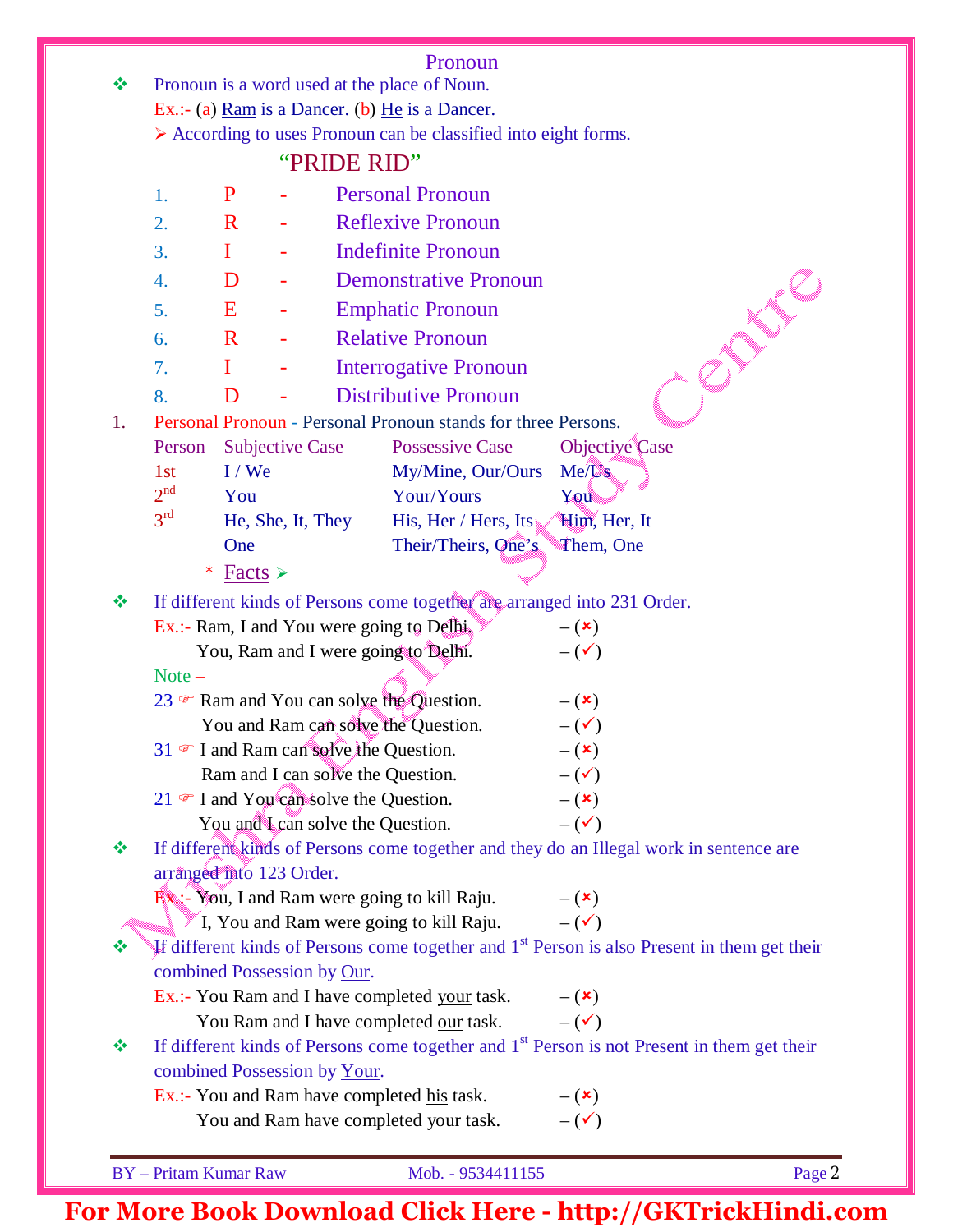|    | Pronoun                                                                                                   |
|----|-----------------------------------------------------------------------------------------------------------|
| ❖  | "They + Who" can't be used, It should be "Those + Who" in uses.                                           |
|    | Ex.:- They who are sitting here are mad.<br>$-({\bf x})$                                                  |
|    | $-(\checkmark)$<br>Those who are sitting here are mad.                                                    |
| ❖  | One $\triangleright$ Single (One + Verb) – His / Her / Its                                                |
| ❖  | One $\triangleright$ Everybody / Anybody (One + Verb) – One's                                             |
|    | Note - $1^{st}$ – In the sense of Single One + of + , is used that gets Possession by His \ Her \<br>Its. |
|    | Ex.:- One of you has left <u>one's</u> pen in the class. $-(x)$                                           |
|    | One of you has left his pen in this class.<br>$ (\checkmark)$                                             |
|    | Note - $2nd$ – In the sense of Everybody\Anybody One + Verb is used that gets Possession<br>by One's.     |
|    | Ex.:- One must help his friends on trouble.<br>$-({\bf x})$                                               |
|    | $-$ ( $\checkmark$ )<br>One must help one's friends on trouble.                                           |
|    | $\triangleleft$ Uses of It $\triangleright$                                                               |
|    |                                                                                                           |
| ❖  | Generally 'It' comes to denote a Singular Nonliving Thing.                                                |
|    | Ex.:- I have a pen it runs very well.                                                                     |
| ❖  | It comes to denote an Animal.                                                                             |
|    | Ex.:- I have a dog it is red.                                                                             |
| ❖  | It comes to denote a Little Baby.                                                                         |
|    | $Ex.:$ I have a nephew it is very naughty.                                                                |
| ❖  | It comes to introduce a Natural rule or Event.                                                            |
|    | Ex.:- It is Sunday today.                                                                                 |
| ❖  | It comes as the Subject of an Emphatic Sentence.                                                          |
|    | $\bullet$ It + Auxiliary Verb + Subject                                                                   |
|    | $Ex.:$ It is I who can solve this Question.                                                               |
| ❖  | It comes to make a Pre-Statement about something.                                                         |
|    | Ex.:- It is right that honesty is the best policy.                                                        |
|    | Note – Honesty is the best policy, this is right. $-$ {Post Statement}                                    |
| 2. | Reflexive Pronoun A word used at the place of Noun that reflects the work of Subject to                   |
|    | the subject is called Reflexive Pronoun.                                                                  |
|    | Ex.:- Myself, Yourself, Himself  etc.                                                                     |
|    | <del>«</del> Facts ≻                                                                                      |
| ❖  |                                                                                                           |
|    | Each and Every Personal Pronoun gets its Particular Reflexive form.                                       |
|    | <b>Myself</b><br>$Ex. - I$                                                                                |
|    | <b>Ourselves</b><br>We                                                                                    |
|    | Your<br>Yourself \Yourselves                                                                              |
|    | He<br>Himself<br>$\equiv$                                                                                 |
|    | Herself<br><b>She</b>                                                                                     |
|    | Itself<br>It                                                                                              |
|    | Themselves<br>They                                                                                        |
|    | Oneself<br>One                                                                                            |
| ≪  | It is always used at the place of Object, it can't be used as the Subject of a Sentence.                  |
|    | <b>BY</b> - Pritam Kumar Raw<br>Mob. - 9534411155<br>Page 3                                               |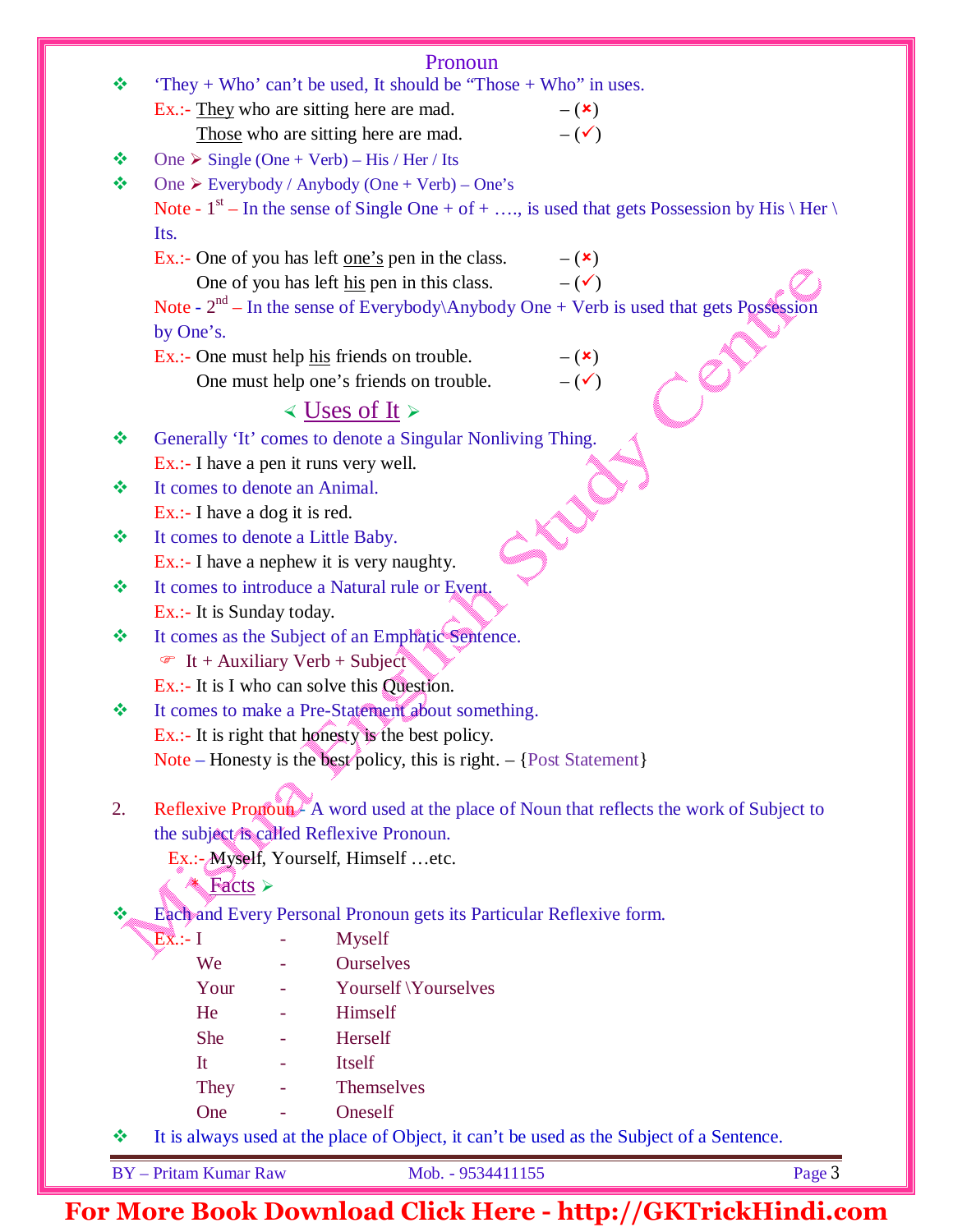|    | Pronoun                                                                                                                                |
|----|----------------------------------------------------------------------------------------------------------------------------------------|
| ❖  | It shows Hindi meaning "खुद को, स्वयं को, अपने आप को, स्वतः को etc"                                                                    |
|    | Ex.:- He cheats myself every time.<br>$-({\bf x})$                                                                                     |
|    | $-(\checkmark)$<br>He cheats himself every time.                                                                                       |
|    | Ram and myself can do this work.<br>$-({\bf x})$                                                                                       |
|    | $-(\checkmark)$<br>Ram and I can do this work.                                                                                         |
| 3. | Indefinite Pronoun - A word used at the place of Noun, that shows the Noun in Indefinite                                               |
|    | way, is called Indefinite Pronoun.                                                                                                     |
|    | Ex.:- All, Some, Most, Many, Much, Few, Little etc.<br>* Facts $\triangleright$                                                        |
| ❖  | If it comes for Countable Noun gets a Plural formation and uses Plural Verba                                                           |
|    | Ex.:- Most of the students $\underline{\text{is}}$ laborious in my class.<br>$-({\bf x})$                                              |
|    | Most of the students <u>are</u> laborious in my class. $-(\checkmark)$                                                                 |
| ❖  | If it comes for an Uncountable Noun, It gets a Singular formation and uses Singular Verb.                                              |
|    | $Ex.:$ Most of the rice <u>are</u> boiled in my kitchen.<br>$-(\star)$                                                                 |
|    | $-\left(\sqrt[3]{2}\right)^{3}$<br>Most of the rice is boiled in my kitchen.                                                           |
| ❖  | ध्यान रहे की Pronoun जिसका अंत One/Body/Thing से होती हैं, उसे भी Indefinite Pronoun                                                   |
|    | के अंतर्गत रखा जाता है, और इसका Verb सद्रा सदा Singular दिया जाता है।                                                                  |
|    | Ex.:- Someone are calling you outside the building.<br>$-({\bf x})$<br>Someone is calling you outside the building.<br>$-(\checkmark)$ |
|    |                                                                                                                                        |
| 4. | Demonstrative Pronoun - A word used at the place of Noun that demonstrates the Noun is                                                 |
|    | called Demonstrative Pronoun.                                                                                                          |
|    | Ex.:- This, That, These and Those,                                                                                                     |
|    | «Uses                                                                                                                                  |
|    | $\triangleright$ This -                                                                                                                |
| ❖  | This comes to demonstrate a Singular Noun that is nearer to the speaker.                                                               |
|    | Ex.:- Look here, this is my new car.                                                                                                   |
| ❖  | This comes to introduce someone or something.                                                                                          |
|    | Ex.:- Meat him, this is my old friend.                                                                                                 |
| ❖  | This comes to make a Post-Statement about something.                                                                                   |
|    | $\mathbf{Ex}$ : Honesty is the best policy, this is right.                                                                             |
|    | $\triangleright$ That -                                                                                                                |
| ❖  | That comes to demonstrate a Singular Noun that is far from the speaker.                                                                |
|    | Ex.:- Look there in the corner that is my old car.                                                                                     |
| ❖  | That comes to make one's Recognition. - (पहचान)                                                                                        |
|    | Ex.:- Look there on the stage that is Kadar Khan in red T-Shirt.                                                                       |
| ❖  | If we talk about two persons or things use this to denote Second-One and that for the First-<br>One.                                   |
|    | Ex.:- Sonia and Advani both are good leaders, this belongs to the BJP and that belong to the                                           |
|    | Congress.                                                                                                                              |
|    | <b>BY</b> - Pritam Kumar Raw<br>Page 4<br>Mob. - 9534411155                                                                            |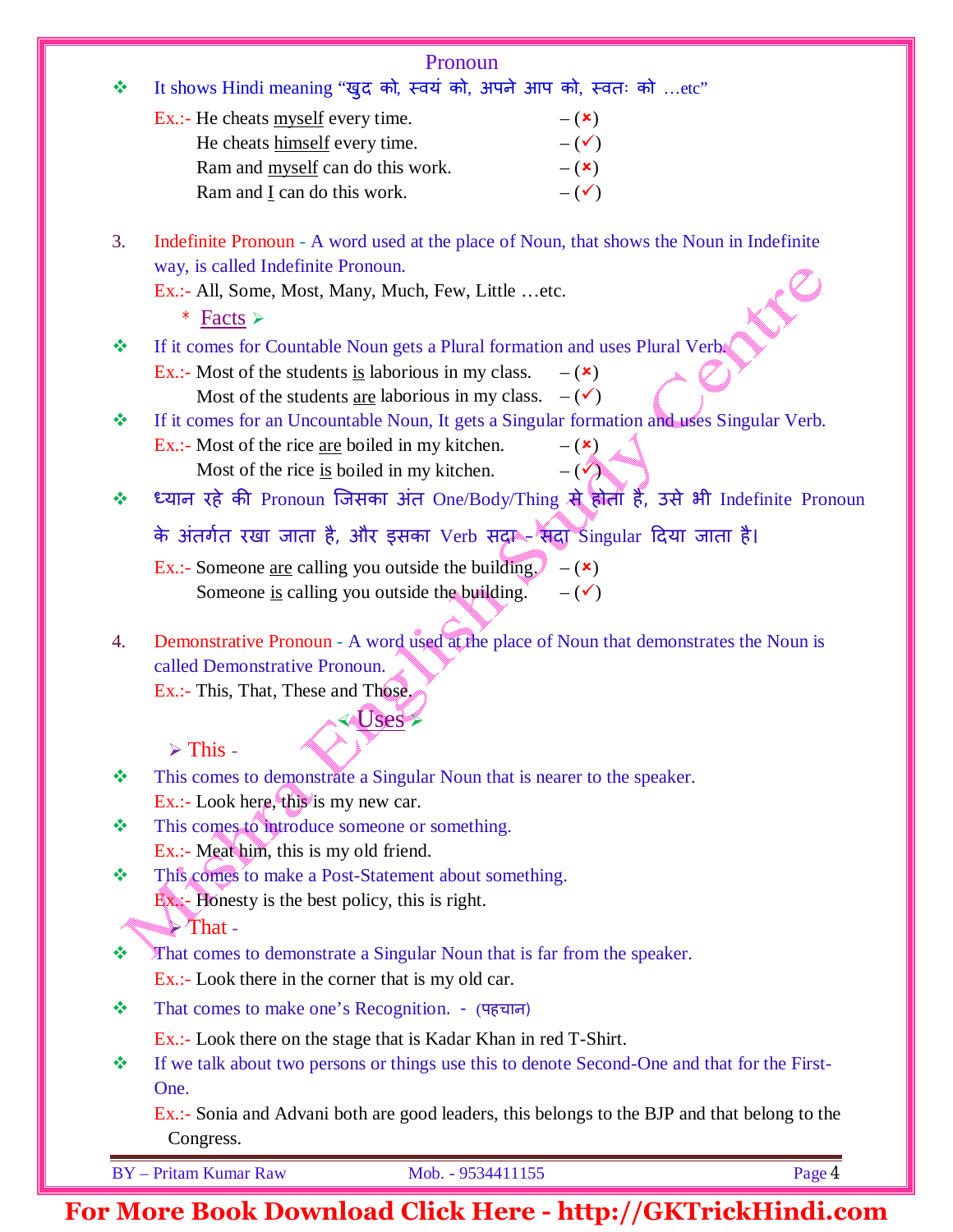|    | Pronoun                                                                                                              |
|----|----------------------------------------------------------------------------------------------------------------------|
|    | $\triangleright$ These -                                                                                             |
| ❖  | It comes to demonstrate Plural Nouns that are nearer to the speaker.                                                 |
|    | Ex.:- Look here, these are my new cars.                                                                              |
|    | $\triangleright$ Those -                                                                                             |
| ❖  | Those, comes to demonstrate Plural Nouns that are far from the speaker.                                              |
|    | $Ex.:$ Look there in the corner, those are my old cars.                                                              |
| 豪  | Those + who comes as the replacement of 'They + who'.                                                                |
|    | Ex.:- They who are sitting in my class are mad.<br>$-({\bf x})$                                                      |
|    | Those who are sitting in my class are mad.<br>$-(\checkmark)$                                                        |
|    |                                                                                                                      |
| 5. | Emphatic Pronoun - A word used at the place of Noun that Emphasis the Noun is called                                 |
|    | Emphatic Pronoun.                                                                                                    |
|    | Ex.:- Myself, Yourself, Himself etc.                                                                                 |
|    | * Facts $\triangleright$                                                                                             |
| ❖  | Each and every Personal Pronoun gets its Particular Emphatic from.                                                   |
|    | Ex.:- I = Myself, We = Ourselves  etc.                                                                               |
| ❖  | It comes just after the subject and before the Verb.                                                                 |
| ❖  | It shows Hindi meaning – खुद ही / स्वयं ही / अपने आप ही / स्वतः ही                                                   |
|    | Ex.:- I himself can do this work.<br>$\mathbb{Z}\left(\mathbf{x}\right)$                                             |
|    | $-(\checkmark)$<br>I myself can do this work.                                                                        |
|    |                                                                                                                      |
| 6. | Interrogative Pronoun - A word used at the place of Noun that arises Question for the Noun, is                       |
|    | called Interrogative Pronoun.                                                                                        |
|    | Ex.:- Who, Which, What, Whometc.                                                                                     |
|    |                                                                                                                      |
|    | Uses of Interrogative Pronoun $\triangleright$                                                                       |
| ❖  | Who comes to arise Question for Human being that is the Subject of a Sentence.                                       |
|    | Ex.:- Ram is a Dancer.                                                                                               |
|    | Who is a Dancer?<br><b>☞ Ram</b>                                                                                     |
| ❖  | Whose comes to arise Question for the Possession of Human being.                                                     |
|    | Ex.:- Ram's brother is a Dancer.                                                                                     |
|    | Whose brother is a Dancer?<br><b>The Ram's brother</b>                                                               |
| 豪  | Whom comes to arise Question for Human being that is the Object of a Sentence.                                       |
|    | <b>Ex.:</b> Ram killed Ravan.                                                                                        |
|    | Whom did Ram kill?<br><b>T</b> Ravan                                                                                 |
| ❖  | What comes to arise Question for Neuter Gender that is the Subject of a Sentence.                                    |
|    | $Ex.:$ Plastic is burning in the room.                                                                               |
|    | What is burning in the room?<br><sup>T</sup> Plastic                                                                 |
| 豪  | What comes to arise Question for a Neuter Gender that is the Object of a Sentence also.                              |
|    | Ex.:- I have bought Plastic.                                                                                         |
| 豪  | What have I bought?<br><sup>T</sup> Plastic<br>Of which comes to arise Question for the Possession of Neuter Gender. |
|    |                                                                                                                      |
|    | Page 5<br><b>BY</b> - Pritam Kumar Raw<br>Mob. - 9534411155                                                          |
|    |                                                                                                                      |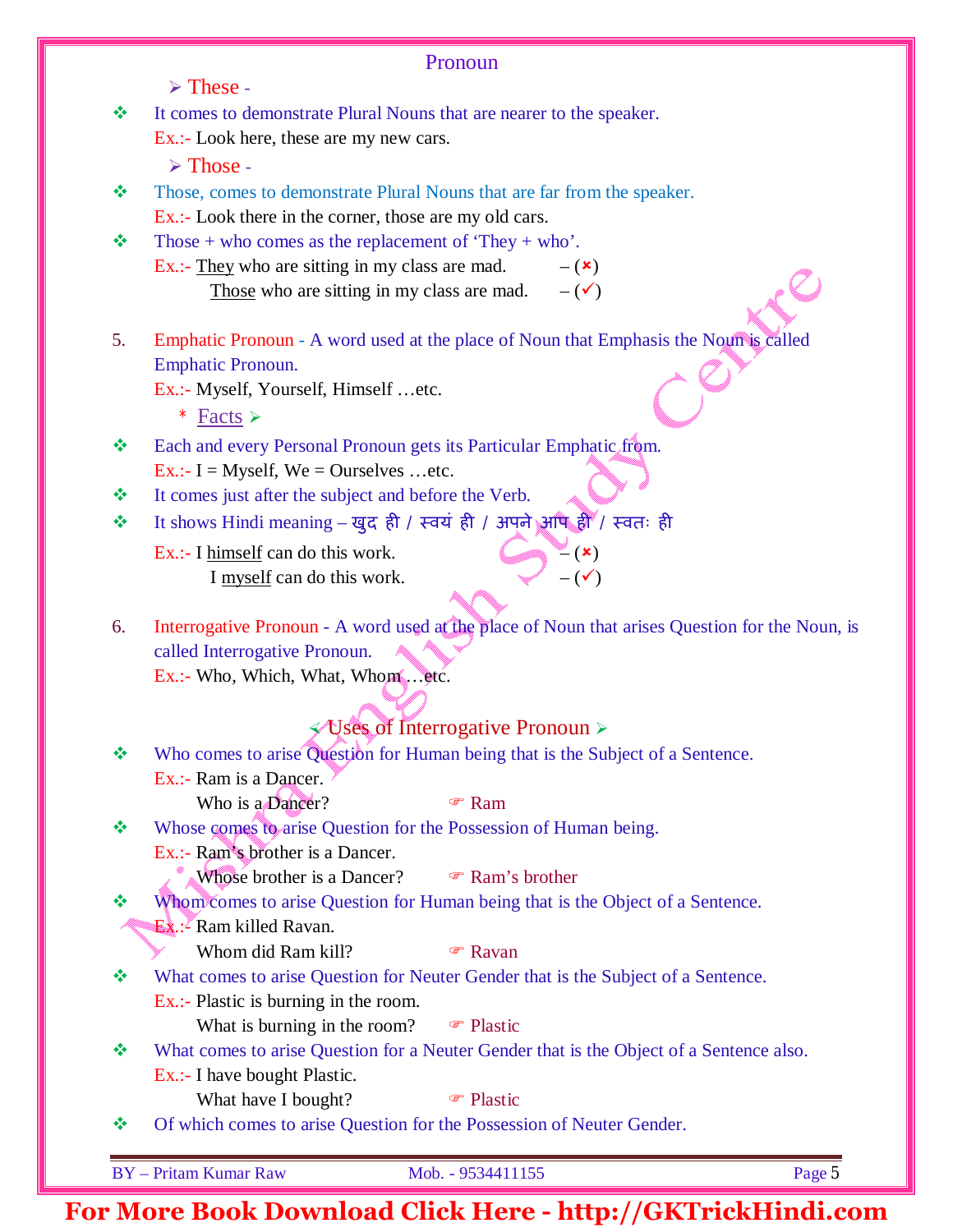|    | Pronoun                                                                                                                      |
|----|------------------------------------------------------------------------------------------------------------------------------|
|    | Ex.:- The nib of the Red Pen is broken.                                                                                      |
|    | Of which nib is broken?<br>The nib of the Red Pen                                                                            |
| ❖  | What comes to arise Question for Human being also to know one's Name or Occupation?                                          |
|    | Ex.:- What is your Name?<br>• My Name is Pritam                                                                              |
|    | • My father is a Press Reporter<br>What is your Father?                                                                      |
| ❖  | Which comes to arises Question for Human being and Neuter Gender both to make Question                                       |
|    | + Selection.                                                                                                                 |
|    | Ex.:- Who of you can solve the Question?<br>$-({\bf x})$                                                                     |
|    | $-(\checkmark)$<br>Which of you can solve the Question?                                                                      |
|    | $-({\bf x})$<br>What of the Pens is running well?                                                                            |
|    | Which of the Pens is running well?<br>$-(\checkmark)$                                                                        |
|    | * Facts $\triangleright$                                                                                                     |
| ❖  | It comes in the beginning of a Sentence.                                                                                     |
| ❖  | It gets Question mark (?) to finish its Sentence.                                                                            |
| ❖  | It shows Hindi meaning beginning with 'Ka' $(\overline{\Phi})$                                                               |
|    |                                                                                                                              |
| 7. | Relative Pronoun - A word used at the place of Noun, that makes relation of the Noun is                                      |
|    | called Relative Pronoun.                                                                                                     |
|    | Ex.:- Who, Which, What, Whom, That etc.                                                                                      |
|    | Uses $\triangleright$                                                                                                        |
|    |                                                                                                                              |
| ❖  | Who, comes as Relative Pronoun for Human being that is the Subject of a Sentence.                                            |
|    | Ex.:- Ram which is a Dancer is my friend.<br>$-({\bf x})$<br>$ (\checkmark)$                                                 |
|    | Ram who is a Dancer is my friend.                                                                                            |
| ❖  | Whom, comes as Relative Pronoun for Human being that is the Object of a Sentence.<br>$-({\bf x})$                            |
|    | Ex.:- I know the boy about $\underline{w}$ boy are talking.<br>I know the boy about whom you are talking.<br>$-(\checkmark)$ |
|    |                                                                                                                              |
| 豪  | Note – ध्यान रहे कि इस अवैस्था मे Whom के स्थान पर भी Who का प्रयोग तब संभव है, जब                                           |
|    | इससे संबन्धित Preposition वाक्य के अंतिम भाग मे चला जाए।                                                                     |
|    | Ex.:- I know the boy whom you are talking about.<br>$-({\bf x})$                                                             |
|    | I know the boy who you are talking about.<br>$-(\checkmark)$                                                                 |
| 榛  | Which, comes as Relative Pronoun for a Neuter gender that is the Subject of a Sentence?                                      |
|    | $\mathbf{F} \mathbf{x}$ : The Pen, who is red, is running well.<br>$-({\bf x})$                                              |
|    | The Pen, which is red, is running well.<br>$-(\checkmark)$                                                                   |
|    | Which, comes as Relative Pronoun for a Neuter gender that is the Object of a Sentence also?                                  |
|    | $Ex.:$ I like the Pen, whom you have bought.<br>$-({\bf x})$                                                                 |
|    | I like the Pen, which you have bought.<br>$-(\checkmark)$                                                                    |
| ❖  | Of which, comes as Relative for the Possession of a Neuter gender.                                                           |
|    | Ex.:- The Pen, whose nib is red, is running well.<br>$-({\bf x})$                                                            |
|    | $-(\checkmark)$<br>The Pen of which nib is red is running well.                                                              |
| ❖  | That comes as Relative Pronoun for a Neuter gender that is the Subject of a Sentence.                                        |
|    | Ex.:- The Pen, which is red, is running well.<br>$-(\checkmark)$                                                             |
|    | The Pen, that is red, is running well.<br>$-(\checkmark)$                                                                    |
|    | <b>BY</b> - Pritam Kumar Raw<br>Mob. - 9534411155<br>Page 6                                                                  |
|    |                                                                                                                              |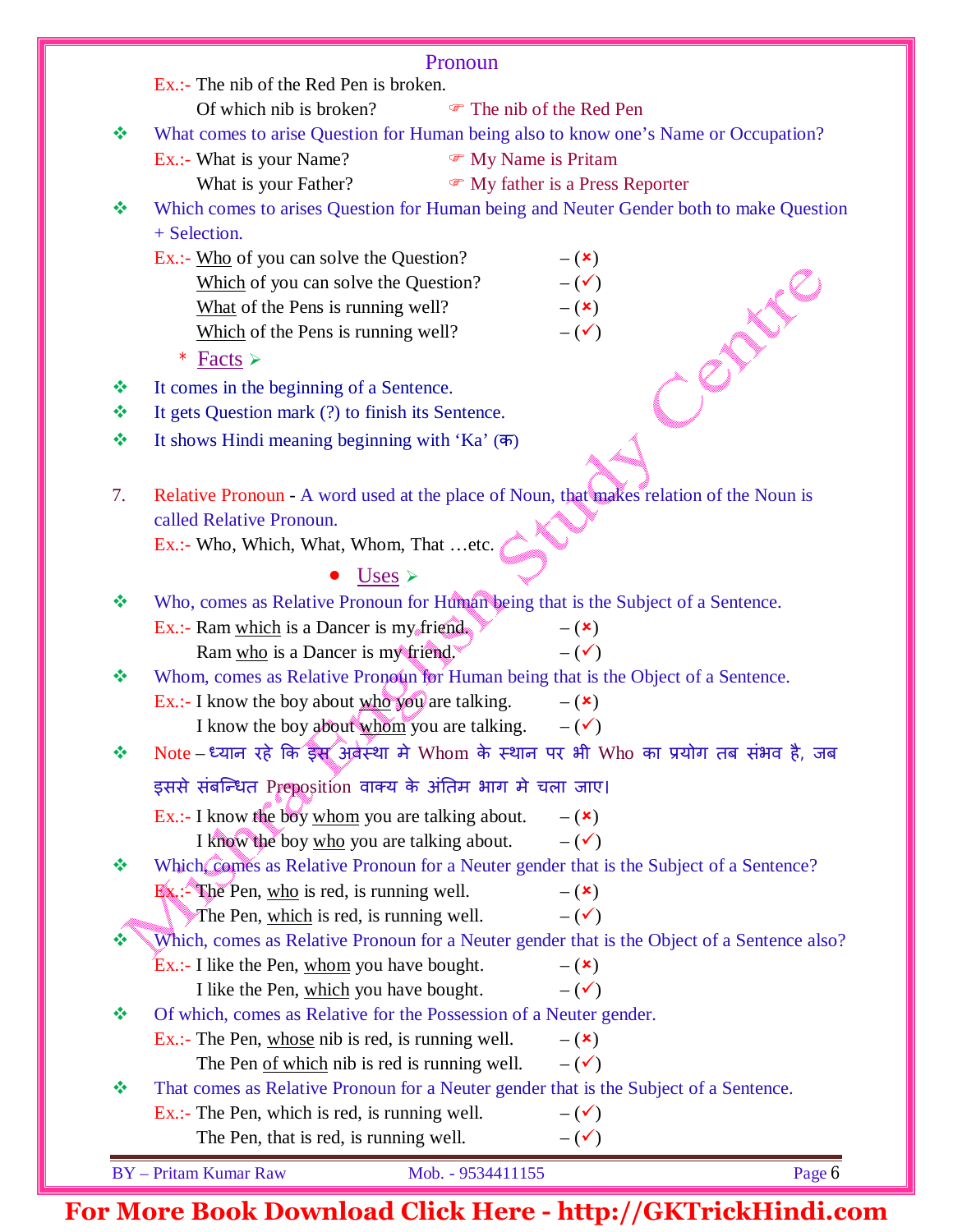| Mob. - 9534411155                                                                                                     | Page 7                        |
|-----------------------------------------------------------------------------------------------------------------------|-------------------------------|
|                                                                                                                       |                               |
| $ (\checkmark)$<br>I am going to Delhi so that I can get a good job.                                                  |                               |
| Ex.:- I am going to Delhi so which I can get a good job.<br>$-(\mathbf{x})$                                           |                               |
| Ex.:- Ram is not so smart as Shyam.<br>"So $+$ that" comes to show the target of an action.                           |                               |
|                                                                                                                       |                               |
| Note – ध्यान रहे कि यह केवल-केवल Negative Structure मे प्रयुक्त होता हैं।                                             |                               |
| $Ex.:$ Ram is as smart as Shyam.<br>"So  As" comes to make Similarity between the Qualities of two Persons or things. |                               |
| "As  As" comes to make Similarity between the Qualities of two Person or things.                                      |                               |
| He is singing such sweetly that attracts everybody.<br>$-(\checkmark)$                                                |                               |
| Ex.: He is singing such sweetly which attracts everybody. $-(x)$                                                      |                               |
|                                                                                                                       |                               |
| Ex.:- He is singing such sweetly as Sonu Nigam sings.                                                                 |                               |
| "Such  As" comes to make Similarity between the actions of two Persons or things.                                     |                               |
| $Ex.$ :- He had given me the same car that was not running.                                                           |                               |
| "Same  That" comes to Re-Introduce a Persons or things.                                                               |                               |
| Ex.:- I have the same car as Raju has.                                                                                |                               |
| "Same  As" comes to make Similarity between two Persons or things.                                                    |                               |
| Ex.:- Ram is one of the Players that are playing in this Match.                                                       |                               |
| One + of + P.C.N  +that / who.                                                                                        |                               |
| Suppose that $=$ Supposing                                                                                            |                               |
| Supposing you have no money and you are hungry how can you get food?                                                  | $-(\checkmark)$               |
| Ex.:- Supposing that you have no money and you are hungry, how can you get food?                                      | $-({\bf x})$                  |
| Note - ध्यान रहे कि Supposing के साथ 'That' का प्रयोग नहीं होता।                                                      |                               |
| Suppose that you have no money and you are hungry, how can you get food? $-(\checkmark)$                              |                               |
| Ex.:- Suppose which you have no money and you are hungry, how can you get food? $-(\star)$                            |                               |
| "Suppose + that" comes to make an Imagination.                                                                        |                               |
| Is there anyone that can solve this Question?                                                                         | $-(\checkmark)$               |
| Ex.:- All that glitters is not gold.                                                                                  | $=$ $\left(\checkmark\right)$ |
| An Indefinite Pronoun prefers Relative Pronoun that after itself.                                                     |                               |
| I saw Mohan and his car that were standing aside the road.                                                            |                               |
| Ex.:- I saw Mohan and his car who were standing aside the road.                                                       | $=$ $(x)$                     |
|                                                                                                                       |                               |
| If Human being and none living thing both come together use Relative Pronoun that after                               |                               |
| Ram is the only student that can solve this Question.                                                                 | $-$ ( $\checkmark$ )          |
| Ex.:- Ram is the only student $\underline{who}$ can solve this Question.                                              | $-({\bf x})$                  |
| None / Only, gets Relative Pronoun that after itself.                                                                 |                               |
| The Pen that's nib is red is running well.<br>$-(\checkmark)$                                                         |                               |
| Ex.:- The Pen of which nib is red is running well.<br>$ (\checkmark)$                                                 |                               |
| That's, comes as Relative for the Possession of Neuter gender.                                                        |                               |
| $-(\checkmark)$<br>I like the Pen that you have bought.                                                               |                               |
| Ex.:- I like the Pen, which you have bought.<br>$ (\checkmark)$                                                       |                               |
| That comes as Relative Pronoun for a Neuter gender that is the Object of a Sentence also.                             |                               |
|                                                                                                                       | Pronoun                       |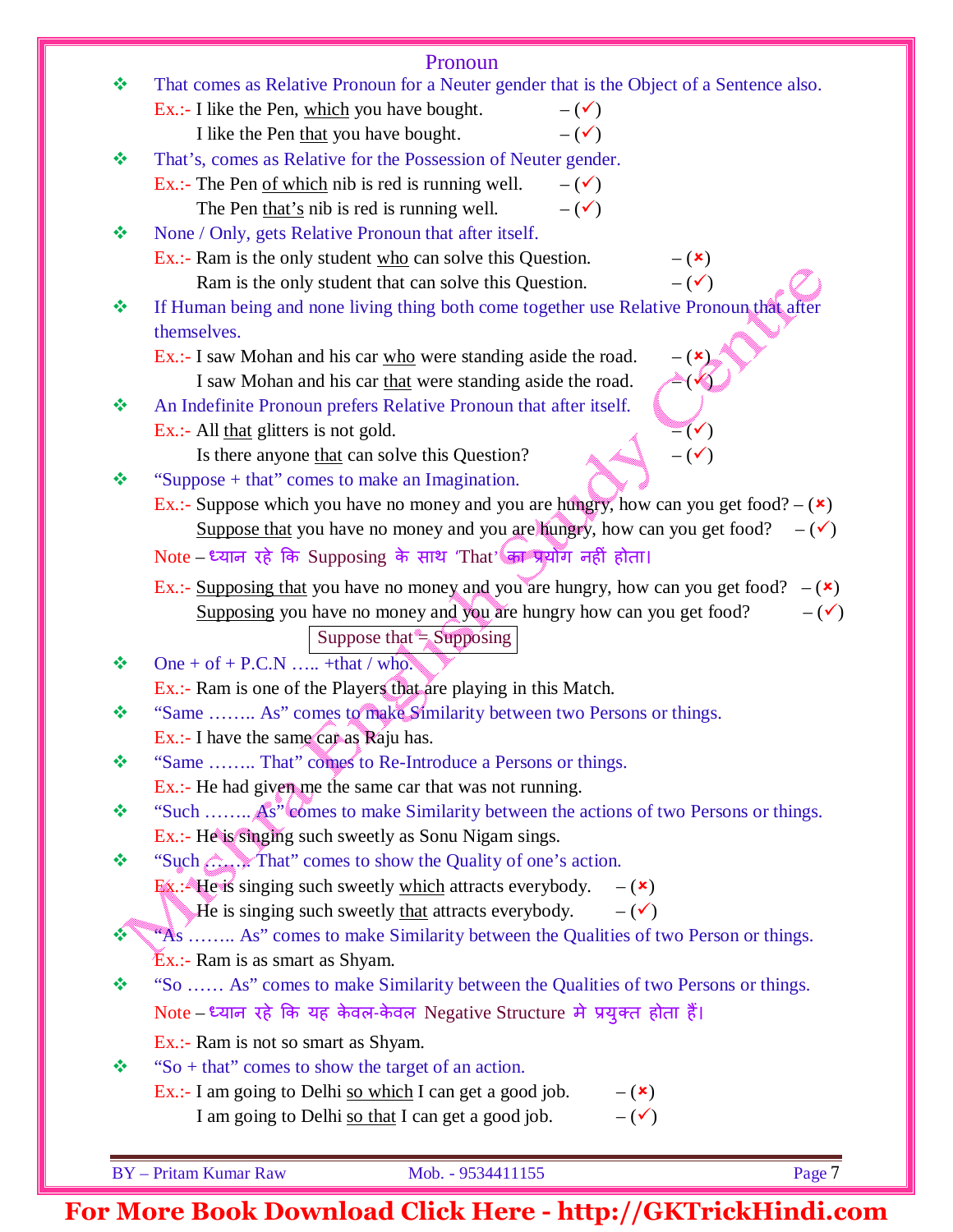|    | Pronoun                                                                                                 |                                 |
|----|---------------------------------------------------------------------------------------------------------|---------------------------------|
|    | * Facts $\triangleright$                                                                                |                                 |
| ❖  | A Relative Pronoun comes amid the Sentence.                                                             |                                 |
|    | Ex.:- Ram who is a Dancer is my friend.                                                                 |                                 |
|    | Note – ध्यान रहे कि 'What' का प्रयोग Relative Pronoun के रूप मे वाक्य के शुरुआत मे भी हो सकता है।       |                                 |
|    | Ex.:- What you say is not right.                                                                        | $-(\checkmark)$                 |
|    | I know what you say.                                                                                    | $-(\checkmark)$                 |
| ≪  | It shows full stop to finish its Sentence.                                                              |                                 |
| ❖  | It shows Hindi meaning beginning with 'ज'                                                               |                                 |
| ❖  | प्रायः कोई Relative Pronoun उस शब्द के तुरंत बाद आता है, जिसके लिए प्रयोग किया जाता हो।                 |                                 |
|    | Ex.:- I like Dhoni's Performance, who is a great player.                                                | $-({\bf x})$                    |
|    | I like the Performance of Dhoni, who is a great player. $-(\checkmark)$                                 |                                 |
|    | I like Dhoni's Performance, which is good.                                                              | $ (\checkmark)$                 |
| ≪  | A Relative Pronoun gets verbs according to the Noun and Pronoun for which it comes.                     |                                 |
|    | Ex.:- The Pen that is red is running well.                                                              |                                 |
| ≪  | The Pens that are red are running well.<br>It + is / was + they + who                                   |                                 |
|    | Note – ध्यान रहे कि एक मात्र इसी Condition में 'They + who' का Structure आ सकता है, अन्यथा बांकी        |                                 |
|    | जगह पर 'Those + who' का प्रयोग होता है।                                                                 |                                 |
|    |                                                                                                         |                                 |
|    | $Ex$ .:- It is they who can do this work.                                                               |                                 |
| 8. | Distributive Pronoun - A word used at the Place of Noun that shows the Noun in Distributive             |                                 |
|    | way is called Distributive Pronoum.                                                                     |                                 |
|    | Ex.:- Each, Everyone, Either, Neither.                                                                  |                                 |
|    | * Facts $\triangleright$                                                                                |                                 |
| ❖  | It is Singular and gets Singular Verb.                                                                  |                                 |
|    | Ex.:- Everyone are laborious in my class.                                                               | $-({\bf x})$                    |
|    | Everyone is laborious in my class.                                                                      | $ (\checkmark)$                 |
| ❖  | Two Distributive Pronouns connected with and also make a Singular formation and use                     |                                 |
|    | Singular Verb.                                                                                          |                                 |
|    | Ex. A- Each and Everyone are laborious in my class.                                                     | $-({\bf x})$                    |
|    | Each and Everyone is laborious in my class.                                                             | $-(\checkmark)$                 |
| ❖  | Distributive Pronoun + of + Plural Noun / Pronoun + $S.V$                                               |                                 |
|    | Ex.:- Each of the Students are laborious in my class.<br>Each of the Students is laborious in my class. | $-({\bf x})$<br>$-(\checkmark)$ |
| ❖  | Plural Noun / Pronoun + Distributive + Plural Verb.                                                     |                                 |
|    | Ex.:- We each is laborious in our class.                                                                | $-({\bf x})$                    |
|    | We each are laborious in our class.                                                                     | $-(\checkmark)$                 |
|    |                                                                                                         |                                 |
|    |                                                                                                         |                                 |
|    |                                                                                                         |                                 |

BY – Pritam Kumar Raw Mob. - 9534411155 Page 8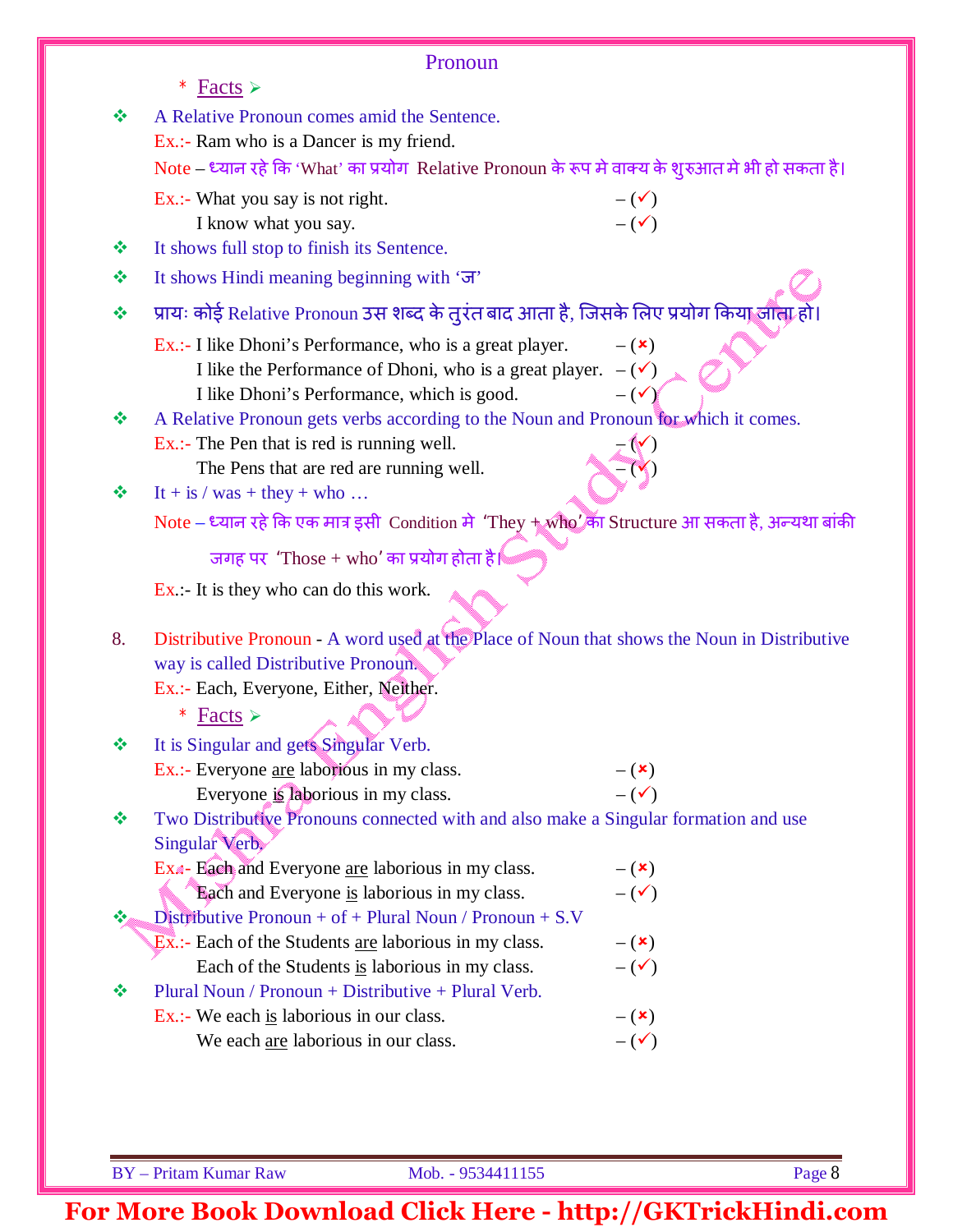### Pronoun Uses of Pronoun

|   | $*$ Either / Any / Anyone                                                                       |                               |
|---|-------------------------------------------------------------------------------------------------|-------------------------------|
| ❖ | Either - It is used to select one from given two options.                                       |                               |
|   | Ex.:- Any of Ram and Shyam can solve the Question.                                              | $-({\bf x})$                  |
|   | Either of Ram and Shyam can solve the Question.                                                 | $-(\checkmark)$               |
| ❖ | Any / Anyone - It is used to select one from given more than two options.                       |                               |
|   | Ex.:- Either of the ten Students can solve this Question.                                       | $-({\bf x})$                  |
|   | Any of the ten Students can solve this Question.                                                | $-(\checkmark)$               |
|   | * Neither / None                                                                                | EN 18                         |
| ❖ | Neither - It comes to neglect both of the given two options.                                    |                               |
|   | Ex.:- None of Ram and Shyam could solve the Question.                                           | $-({\bf x})$                  |
|   | Neither of Ram and Shyam could solve the Question.                                              | $-(\checkmark)$               |
| ❖ | None - It comes to neglect all of the given more than two options.                              |                               |
|   | Ex.:- Neither of the ten Students could solve the Question.                                     | $-({\bf x})$                  |
|   | None of the ten Students could solve the Question.                                              |                               |
|   | Each / Everyone<br>$\star$                                                                      |                               |
|   | Each - It comes to show two or more than two options in Distributive way.                       |                               |
|   | Ex.:- Everyone of Ram and Shyam is very laborious.                                              | $-({\bf x})$                  |
|   | Each of Ram and Shyam is very laborious.                                                        | $-(\checkmark)$               |
|   | Each of the ten Students is very laborious.                                                     | $ (\checkmark)$               |
| ❖ | Everyone - It comes to show more than two options in Distributive way.                          |                               |
|   | Ex. :- Everyone of the ten Student is very laborious.                                           |                               |
|   | * Both / All                                                                                    |                               |
| ❖ | Both - It comes to show two options together.                                                   |                               |
|   | Ex.:- All of Ram and Shyam are very laborious.                                                  | $-(\star)$                    |
|   | Both of Ram and Shyam are very laborious.                                                       | $-(\checkmark)$               |
| ❖ | All - It comes to show more than two options together.                                          |                               |
|   | Ex.:- Both of the ten Students are very laborious.                                              | $-({\bf x})$                  |
|   | All of the ten Students are very laborious.                                                     | $-(\checkmark)$               |
|   | * Each other / One another                                                                      |                               |
| ❖ | Each other - It comes to show a Reciprocal Relation between two Parties.                        |                               |
|   | Ex.:- Mohan and Sohan help one another in trouble.                                              | $-({\bf x})$                  |
|   | Mohan and Sohan help each other in trouble.                                                     | $-(\checkmark)$               |
|   | One another - It comes to show a Reciprocal Relation among more than two Parties.               |                               |
|   | Ex.:- Ram, Shyam, Mohan and Sohan help each other in trouble.                                   | $-({\bf x})$                  |
|   | Ram, Shyam, Mohan and Sohan help one another in trouble. $-(\checkmark)$                        |                               |
| ❖ | Two Subjects connected with – as well as, along with, with, and not, rather than, except, like, |                               |
|   | unlike, in addition to, accompanied by etc. get Pronoun and Verb according to the first         |                               |
|   | Subject.<br>Ex.:- I as well as you <u>are</u> able to your duty.                                |                               |
|   | I as well as you am able to my duty.                                                            | $-(\star)$<br>$-(\checkmark)$ |
|   |                                                                                                 |                               |
|   |                                                                                                 |                               |

BY – Pritam Kumar Raw Mob. - 9534411155 Page 9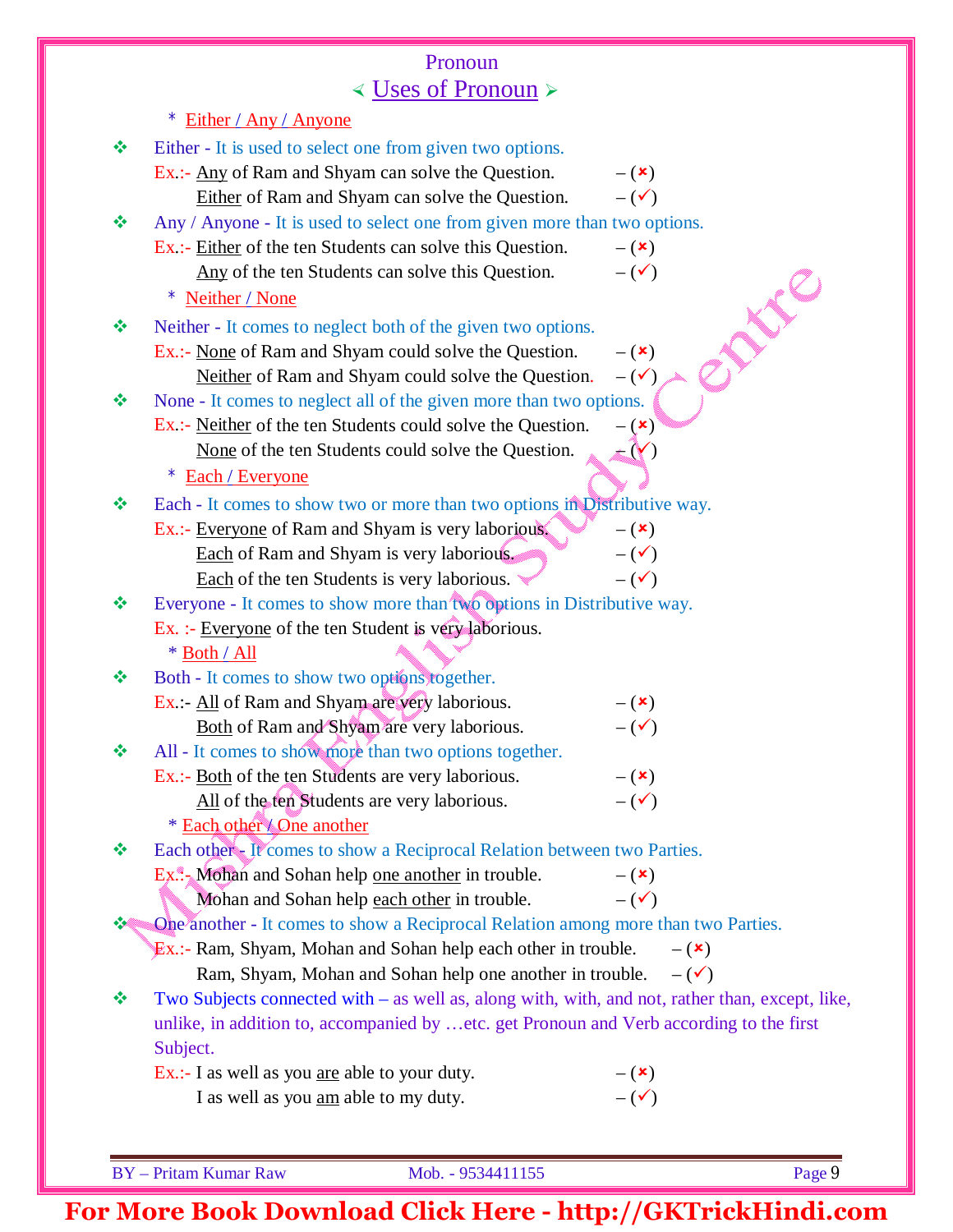|   | Pronoun                                                                                                   |
|---|-----------------------------------------------------------------------------------------------------------|
| ❖ | Two Subjects connected with – or / nor / not only but also get Pronoun and Verb according                 |
|   | to the second Subject.                                                                                    |
|   | Ex.:- Not only Mohan but also Sita has completed <u>his</u> task. $-(\star)$                              |
|   | Not only Mohan but also Sita has completed <u>her</u> task. $-(\checkmark)$                               |
|   | Note – ध्यान रहे कि यदि उपरोक्त से एक Singular तथा एक Plural Subject जुड़ा हो तो Singular पहले            |
|   | तथा Plural बाद मे रखा जाता हैं।                                                                           |
|   | Ex.:- Not only have the Teacher but also the Students of this class performed their duty. $-(\checkmark)$ |
|   | Neither Mohan nor Sita has completed his task.<br>$-({\bf x})$                                            |
|   | Neither Mohan nor Sita has completed her task.<br>$ (\checkmark)$                                         |
| ❖ | If more post then one come together and only first one gets Article make a Singular formation             |
|   | and get Pronoun He / She group.                                                                           |
|   | Ex.:- The Manager, Director and Financer of this company has performed their duty honestly. $-(\star)$    |
|   | The Manager, Director and Financer of this company has performed his duty honestly. $-(\checkmark)$       |
| ❖ | If more post then one came together and all get Article make a Plural formation and use                   |
|   | Pronoun they group.                                                                                       |
|   | Ex.:- The Manager, the Director and the Financer of this company have performed his duty                  |
|   | $\mathbb{Z}(\mathbf{x})$<br>honestly.                                                                     |
|   | The Manager, the Director and the Financer of this company have performed their duty                      |
|   | honestly.<br>$-(\checkmark)$                                                                              |
| ❖ | The $+$ Adjective shows the entire community of the same quality that is Plural and gets                  |
|   | Pronoun they group.                                                                                       |
|   | Ex.:- The Poor perform his duty very honestly.<br>$-({\bf x})$                                            |
|   | $-(\checkmark)$<br>The Poor perform their duty very honestly.                                             |
| ❖ | The $+$ Adjective $+$ Noun gets Pronoun and Verb according to the Noun.                                   |
|   | Ex.:- The tall boy is doing his duty<br>$-(\checkmark)$                                                   |
|   | The tall girl is doing her duty.<br>$-(\checkmark)$                                                       |
|   | The red pen is lying on its place.<br>$-(\checkmark)$                                                     |
|   | $ (\checkmark)$<br>The tall boys are doing their duty.                                                    |
| ❖ | If the Members of a Distributive Collective Noun are Unanimous, they make a Singular                      |
|   | formation and use Pronoun its group.                                                                      |
|   | Ex.:- The committee has taken their decision in this case.<br>$-({\bf x})$                                |
|   | The committee has taken its decision in this case.<br>$-(\checkmark)$                                     |
| ❖ | If the Members of a Distributive Collective Noun are different in opinion, they make a Plural             |
|   | formation and use Pronoun they group.                                                                     |
|   | $Ex$ .:- The committees have not taken its decision in this case.<br>$-$ ( $\mathbf{x}$ )                 |
|   | The committees have not taken their decision in this case.<br>$-(\checkmark)$                             |
| ❖ | An Indefinite Pronoun ending with one / body get Personal form He / She group.                            |
|   | Ex.:- Someone has left their pen in the room.<br>$-({\bf x})$                                             |
|   | $-(\checkmark)$<br>Someone has left his pen in the room.                                                  |
| ❖ | An Indefinite Pronoun ending with thing gets Personal form it group.                                      |
|   | Ex.:- Something is burning on their place.<br>$-({\bf x})$                                                |
|   | $-(\checkmark)$<br>Something is burning on its place.                                                     |
| ❖ | Both / Many / Several / A Number of / Few etc. = They group.                                              |
|   | <b>BY</b> - Pritam Kumar Raw<br>Page 10<br>Mob. - 9534411155                                              |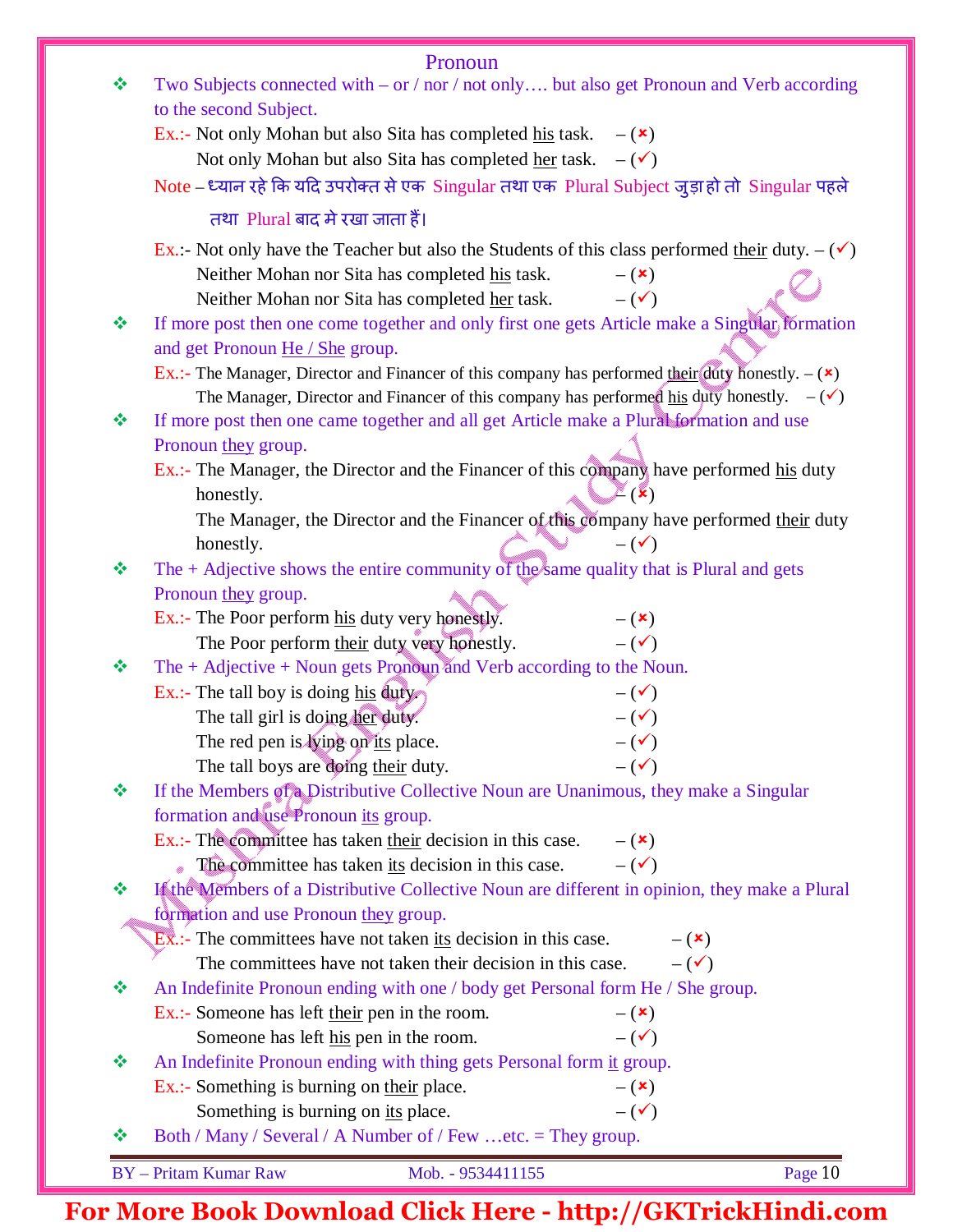|    | Pronoun                                                                                                                             |
|----|-------------------------------------------------------------------------------------------------------------------------------------|
|    | Ex.:- Both of the Students have completed his task.<br>$-({\bf x})$                                                                 |
|    | Both of the Students have completed their task.<br>$-(\checkmark)$                                                                  |
| ❖  | Much / Little / An Amount of etc. = It group.                                                                                       |
|    | Ex.:- Much of the Rice is remaining on their place.<br>$-({\bf x})$                                                                 |
|    | $-(\checkmark)$<br>Much of the Rice is remaining on its place.                                                                      |
| ❖  | Most / All / Some / A Lot of / Lots of / A Great Deal of / A Good Deal of etc. का प्रयोग                                            |
|    | Countable तथा Uncountable दोनों ही तरह के Noun के लिए होता हैं। अतः Countable स्वरूप के तहत                                         |
|    | इन्हे Plural दर्शाते हुए Pronoun 'They' - group आता है, जबकि Uncountable स्वरूप के तहत्                                             |
|    | Singular रूप दर्शाते हुए Pronoun 'It' - group आता हैं।                                                                              |
|    | Ex.:- Most of the Students have completed his task.<br>$-({\bf x})$                                                                 |
|    | $-(\checkmark)$<br>Most of the Students have completed their task.                                                                  |
|    | Most of the Rice is remaining on their place.<br>$-({\bf x})$                                                                       |
|    | Most of the Rice is remaining on its place.<br>$-$ ( $\checkmark$                                                                   |
| 豪  | Each, Everyone, Either, Neither – (Distributive Pronoun) = He / She group.                                                          |
|    | Ex.:- Everyone has performed their duty honestly.<br>$=$ $\left( \frac{\mathbf{x}}{\mathbf{y}}\right)$                              |
|    | Everyone has performed his duty honestly.                                                                                           |
| ❖  | Distributive Pronoun + of $us = We group$ .                                                                                         |
|    | Ex.:- Each of us has completed his task.<br>$-({\bf x})$                                                                            |
|    | $-(\checkmark)$<br>Each of us has completed our task.                                                                               |
| ❖  | Distributive Pronoun + of you = You group.                                                                                          |
|    | Ex.:- Each of you has completed his task.<br>$-({\bf x})$                                                                           |
|    | $-(\checkmark)$<br>Each of you has completed your task.                                                                             |
| ❖  | Distributive Pronoun + of them = $\text{He}$ / She / It group.                                                                      |
|    | Ex.:- Each of them has completed their task.<br>$-({\bf x})$                                                                        |
|    | Each of them has completed his task.<br>$-(\checkmark)$                                                                             |
| ❖  | Distributive Pronoun $+$ of $+$ Plural (Male) = He group.                                                                           |
|    | Ex.:- Each of the boys has completed their task.<br>$-({\bf x})$                                                                    |
| ∙⊱ | $-(\checkmark)$<br>Each of the boys has completed his task.                                                                         |
|    | Distributive Pronoun <sup><math>+</math></sup> of + Plural (Female) = She group.<br>Ex.:- Each of the girls has completed her task. |
| ❖  | Distributive Pronoun + of + Plural Neuter gender = It group.                                                                        |
|    | $Ex$ .: Each of the pens is lying on their place.<br>$-({\bf x})$                                                                   |
|    | $ (\checkmark)$<br>Each of the pens is lying on its place.                                                                          |
|    | Same can't be used as the Subject or Object of a Sentence, It should be Same one / Same body / Same                                 |
|    | thing.                                                                                                                              |
|    | Ex.:- Ram made a mistake and the same was repeated by Shyam.<br>$-({\bf x})$                                                        |
|    | Ram made a mistake and the same thing was repeated by Shyam.<br>$-(\checkmark)$                                                     |
| ÷  | The Repetition of Noun is avoided in Comparison, It is Replaced by using 'That of / Those of'                                       |
|    | Ex.:- The Culture of India is better than the Culture of America.<br>$-({\bf x})$                                                   |
|    | The Culture of India is better than that of America.<br>$-(\checkmark)$                                                             |
|    | The Roads of Patna are better than the Roads of Washington.<br>$-({\bf x})$                                                         |
|    | $-(\checkmark)$<br>The Roads of Patna are better than those of Washington.                                                          |
|    |                                                                                                                                     |
|    | <b>BY</b> - Pritam Kumar Raw<br>Mob. - 9534411155<br>Page 11                                                                        |